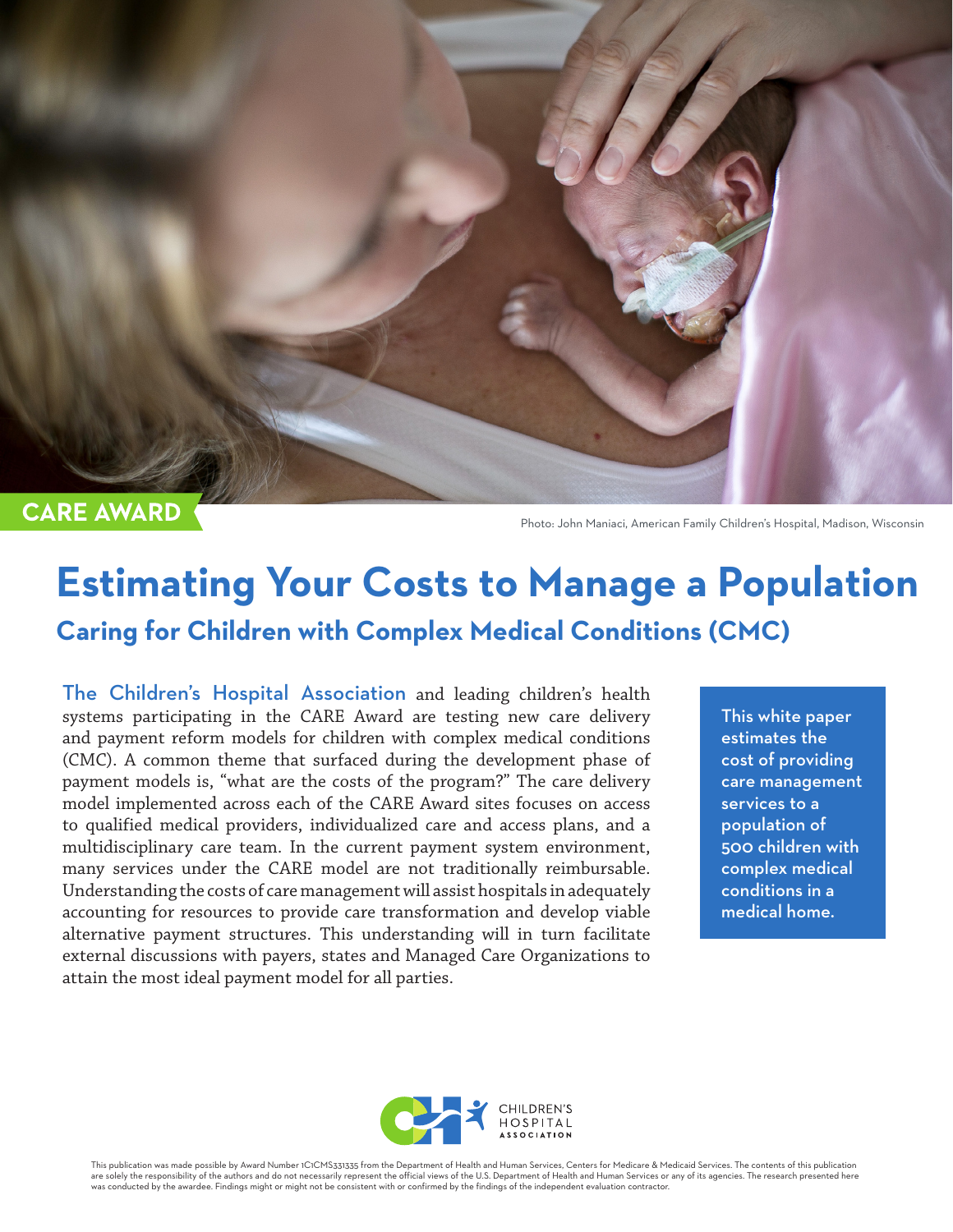#### Determining Resource Use for Care Management

The hospitals participating in the CARE Award worked to develop a new care delivery model focused on decreasing unnecessary utilization and spend, and improving the family experience. The theory was posed that by investing in the care management necessary for this specialized population, all members in the health system would benefit–patients, families, physicians, payers, and the hospital. So what resources are needed to build the infrastructure of this new care management delivery system, and what resources are required to sustain care transformation and support an evolving care model?

Experience to date indicates optimal care management for this specialized population requires four core services: tertiary-primary care partnerships, coordination and integration of an overall familydriven care and access plan, 24/7 access to care, and an advanced medical home model. These core services are delivered through a care team and reflect the needs of a potentially geographically dispersed population who require specialized services from a major tertiary care center. These services are built upon a comprehensive clinic (physical or virtual) working in partnership with primary care physicians. Following is an example calculation of the cost of these cores services across three components: the care team, operating expenses, and supportive services.

#### Calculating a Care Team

While the composition of a dynamic care team may vary by region, in this example an optimal care model has a team structure that supports a population of children with significant levels of complex care needs ranging from 25-50 percent of the population at the highest levels of complexity. The structure includes the following team members not currently reimbursed under traditional fee-forservice models:

- Physician oversight
- Registered Nurse (RN) Care Coordinator
- Care Coordinator
- Research Assistant/ Data Analyst
- **Community Health** Worker
- **Nutritionist**
- Social Worker
- Behavioral Health Worker
- **Parent/Family Advisors** and Mentors

#### Note from a Children's Hospital

"A final caveat when evaluating options for payment and care delivery transformation is to be aware of the cost of providing care coordination services to these patients and families. Even though trained lay-people can be used as schedulers and phone-callers, the children often do require the skills of a social worker and a nurse to evaluate and problem-solve the issues that arise. Trained parent mentors are an invaluable resource, but these individuals need to be not just paid, but trained and supervised at a cost to the institution. Using very conservative estimates, the incremental cost of adding a new patient to our care coordination program was in excess of \$100 per child per month for our highest tier of need and complexity. On top of this is the whole infrastructure of a care coordination program and team with training, supervision, space and benefits."

—Michael Anne-Browne, MD Associate CMO for Accountable Care Lucile Packard Children's Hospital

The care team cost calculations are based on team structures and cost data from several children's health systems experienced in the care of these children using a holistic complex care clinic model. These represent traditionally non-reimbursed FTEs for a population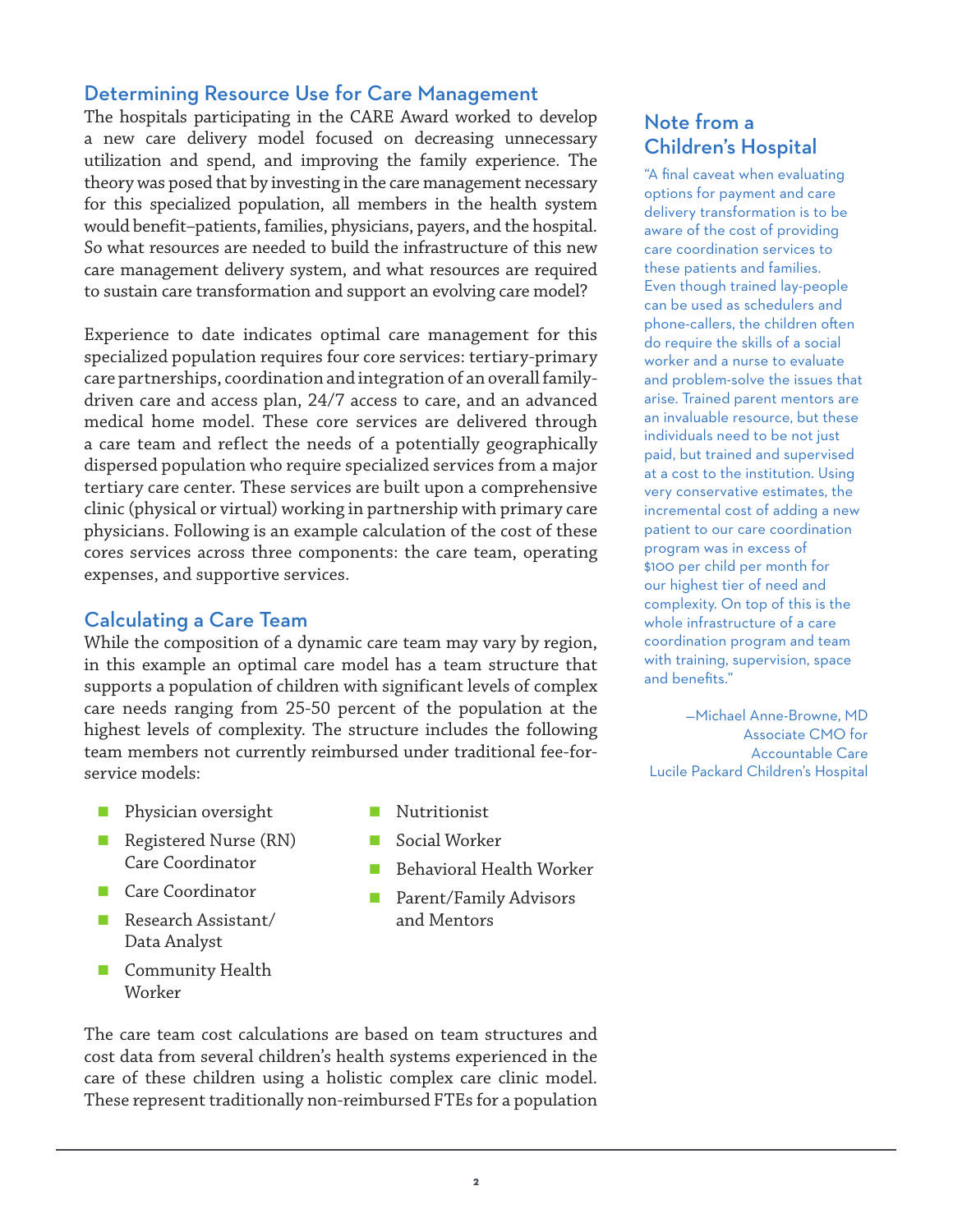of 500 children with medical complexity. Of note, in our example, RN care coordinators are partnered with unlicensed care coordinators on a 1:1 basis. This care coordination model addresses the medical fragility of the population along with the need for workforce efficiency. Industry experts from the CARE Award recommend for the highest acuity patient populations a range of 1.0 FTE care coordinator per 60 to 120 patients.

| <b>Care Team Members</b>           | <b>FTE Range</b> | <b>Estimated Salary Expense<sup>2</sup></b> |
|------------------------------------|------------------|---------------------------------------------|
| Director/Physician                 | $O.5 - 1.00$     | \$170,000                                   |
| Registered Nurse Care Coordinator  | $2.1 - 4.2$      | \$357,000                                   |
| Care Coordinator                   | $2.1 - 4.2$      | \$253,000                                   |
| Research Assistant/Data Analyst    | $O.O-1.5$        | \$102,000                                   |
| <b>Community Health Worker</b>     | $0.8 - 2.9$      | \$92,000                                    |
| Nutritionist                       | $O.O-1.5$        | \$62,000                                    |
| Social Worker                      | $0.8 - 1.5$      | \$57,000                                    |
| Behavioral Health Worker           | $O.O-I.O$        | \$85,000                                    |
| Parent/Family Advisors and Mentors | $O.O-1.5$        | \$45,000                                    |

The cost of the care team ranges from \$516,000 to \$1,383,000 for 6.3 to 19.3 FTEs (\$86 - \$230 per member per month (PMPM)). As enrollment in a care management program expands and the acuity of the population changes, so will the FTE distributions. Therefore, the composition of the care team will need to be modified parallel to the further development of a care management program.

### Including Operating Expenses

The requirements of a care management program for the CMC population include the use of resources that expand into typical operating costs. Calculation of operating expenses may differ considerably by program location, however, a general estimate includes:

| <b>Operating Expenses</b>     | <b>Estimated Cost Range</b> |
|-------------------------------|-----------------------------|
| <b>Fringe Benefits</b>        | \$134,000-\$360,000         |
| Overhead & Allocated Expenses | \$60,000                    |
| Space                         | \$35,000                    |
| Telehealth Technology         | \$18,000                    |

This comes to an estimated range of \$247,000 to \$473,000 (\$41 - \$79 PMPM) for a 500 patient population. It is invaluable to work with the financial team in the health system to accurately calculate expected operating expenses.

### Adding in Family Supportive Services

Industry research reveals social and environment determinants are connected to the overall health of patients and their families. Non-medical external influencers may have a significant impact on the health condition of a patient and if left unaddressed, could potentially jeopardize care treatment. The inclusion of supportive services in a care management model "can improve health and well-being, meet care plan goals, enhance the patient experience and control costs."4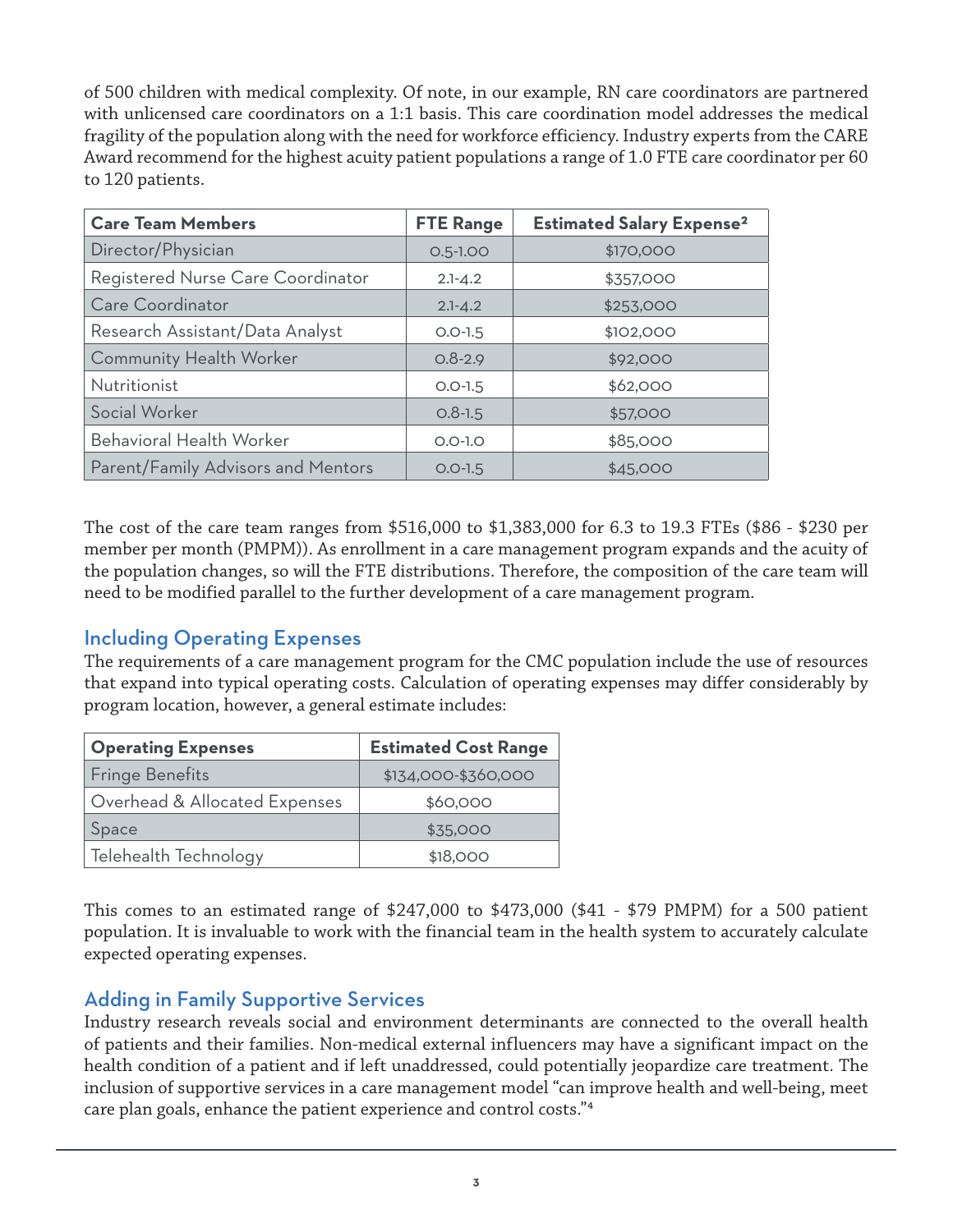Using a current children's hospital CARE program as a benchmark for supportive services, the following are recommended to include in estimates for care management costs for this population:

- **Home/Housing Assistance**
- **Health Education**
- **Environment Mitigation**
- **Transportation**
- Social Resources
- Supplies
- **Support Groups**

Costs of these services will vary by geographic region and need. The following estimates reflect a 2016 case study example for a pediatric capitated population.

| <b>Supportive Services</b>    | <b>Estimated Cost Range<sup>5</sup></b> |
|-------------------------------|-----------------------------------------|
| Home/Housing Assistance       | \$12,000-\$15,000                       |
| Health Education              | \$9,500-\$12,000                        |
| <b>Environment Mitigation</b> | \$6,000-\$8,000                         |
| Transportation                | \$6,000-\$8,000                         |
| Social Resources              | \$6,000-\$8,000                         |
| Supplies                      | \$2,500-\$3,000                         |
| <b>Support Groups</b>         | \$1,500-\$2,000                         |

Providing a base group of supportive services ranges from \$43,500 to \$58,000 (\$7 - \$10 PMPM) for a 500 patient population.

## Coming to a Grand Total

Award experience shows an optimal care management program includes a dynamic care team and provision of family supportive services that meet the needs of the specific population. Knowing the costs above and beyond traditional FFS reimbursement to operate such a program is important to the sustainability and reduction of financial risk exposure. To offset the costs of care management children's hospitals need to develop an infrastructure that can effectively lower cost and utilization and pair it with an alternative payment model that aligns incentives.

For a population of 500 patients, the total estimated range in cost for a care team, operating expenses, and family supportive services is \$806,500 to \$1,914,000 (\$134 - \$320 PMPM). Future cost estimates must calculate in an appropriate inflation rate. With the exception of the physician oversight, most of the expense is variable. Studies are emerging which show that savings from reductions in emergency department visits and hospital days offset improved care management expense. Hopefully, these programs will also result in improved patient/family experience.6